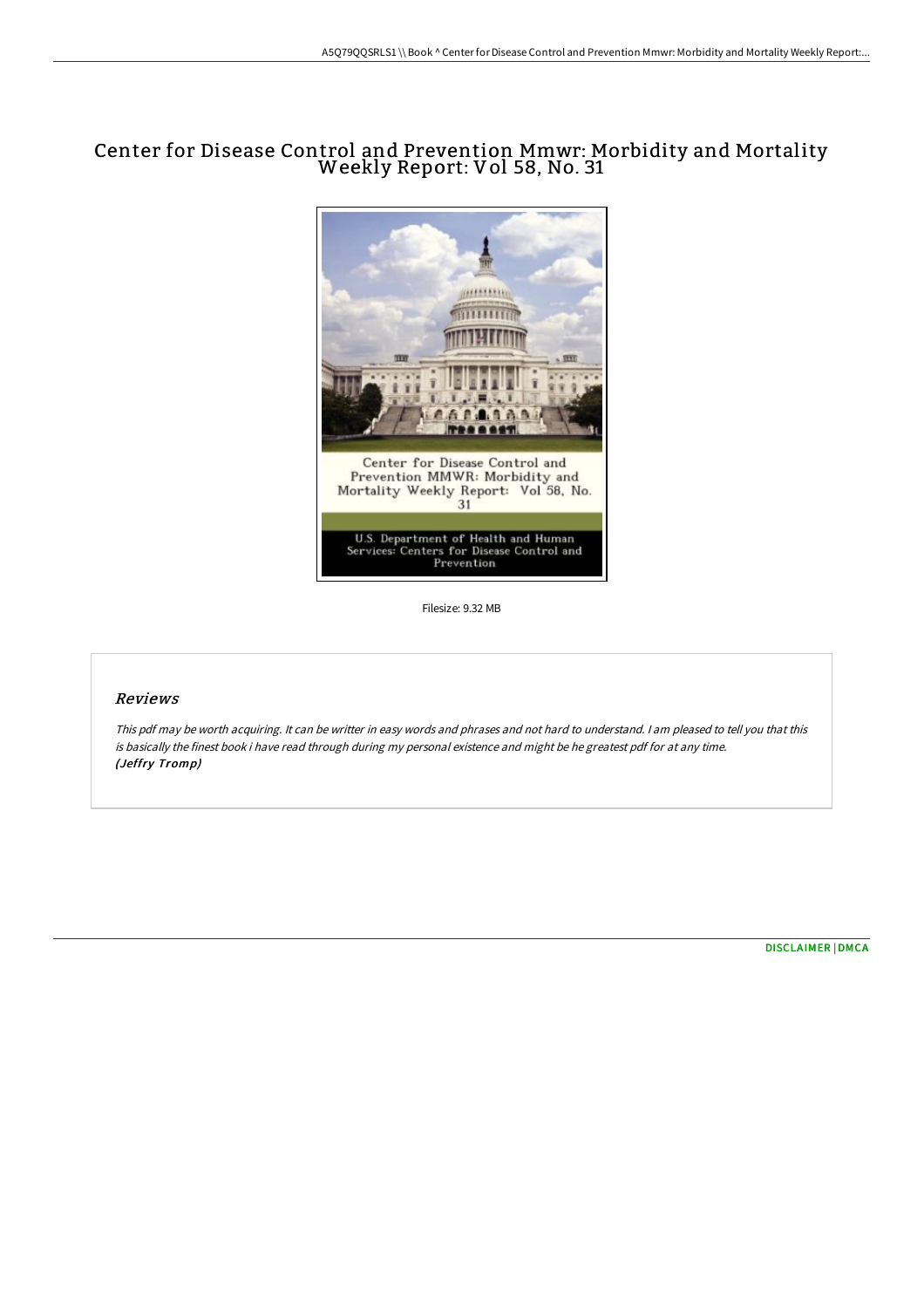## CENTER FOR DISEASE CONTROL AND PREVENTION MMWR: MORBIDITY AND MORTALITY WEEKLY REPORT: VOL 58, NO. 31



Bibliogov, United States, 2012. Paperback. Book Condition: New. 246 x 189 mm. Language: English . Brand New Book \*\*\*\*\* Print on Demand \*\*\*\*\*.The Morbidity and Mortality Weekly Report (MMWR) series is prepared by the Centers for Disease Control and Prevention (CDC). Often called the voice of CDC, the MMWR series is the agency s primary vehicle for scientific publication of timely, reliable, authoritative, accurate, objective, and useful public health information and recommendations. These reports discuss topics suck as Anthrax, Tobacco Use, Rabies, Hepatitis, and much more. The documents are very valuable to physicians, nurses, public health practitioners, epidemiologists and other scientists, researchers, educators, and laboratory technicians. This is one of their publications.

 $\begin{array}{c} \blacksquare \end{array}$ Read Center for Disease Control and [Prevention](http://bookera.tech/center-for-disease-control-and-prevention-mmwr-m-11.html) Mmwr: Morbidity and Mortality Weekly Report: Vol 58, No. 31 Online  $\blacksquare$ Download PDF Center for Disease Control and [Prevention](http://bookera.tech/center-for-disease-control-and-prevention-mmwr-m-11.html) Mmwr: Morbidity and Mortality Weekly Report: Vol 58, No. 31